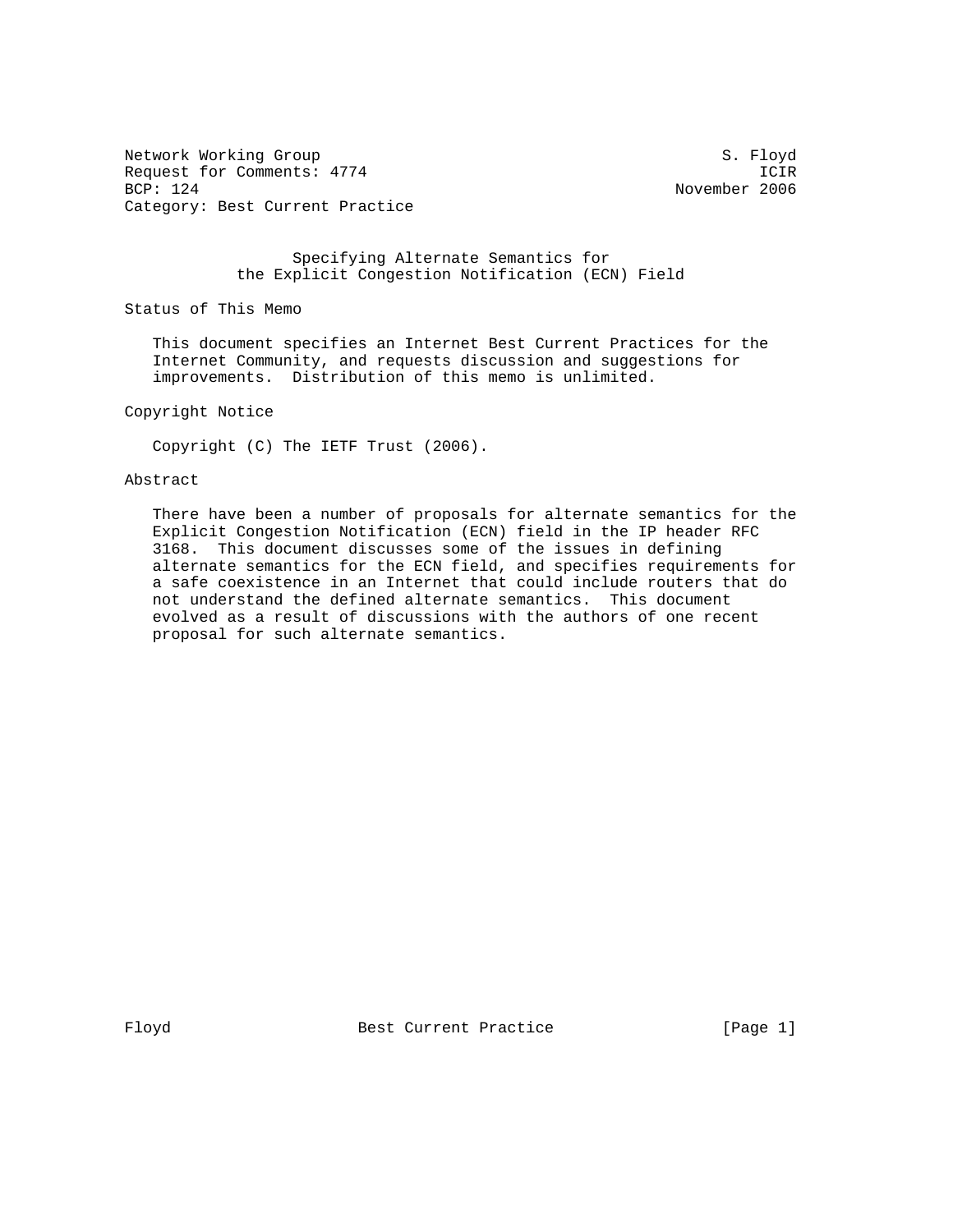# Table of Contents

| 2. |                                                                           |
|----|---------------------------------------------------------------------------|
|    | 3. Signalling the Use of Alternate ECN Semantics 4                        |
|    | 3.1. Using the Diffserv Field for Signalling 5                            |
|    |                                                                           |
|    | 4.1. Option 1: Unsafe for Deployment in the Internet 7                    |
|    | 4.2. Option 2: Verification that Routers Understand the                   |
|    |                                                                           |
|    | 4.3. Option 3: Friendly Coexistence with Competing Traffic 8              |
|    | 5. Evaluation of the Alternate ECN Semantics 10                           |
|    | 5.1. Verification of Feedback from the Router 10                          |
|    | 5.2. Coexistence with Competing Traffic 11                                |
|    | 5.3. Proposals for Alternate ECN with Edge-to-Edge Semantics  12          |
|    |                                                                           |
|    | 5.5. A General Evaluation of the Alternate ECN Semantics $\dots \dots 12$ |
|    |                                                                           |
|    |                                                                           |
|    |                                                                           |
|    |                                                                           |
|    |                                                                           |

#### 1. Introduction

 [RFC3168], a Proposed Standard document, defines the ECN field in the IP header, and specifies the semantics for the codepoints for the ECN field. However, end nodes could specify the use of alternate semantics for the ECN field, e.g., using codepoints in the diffserv field of the IP header.

 There have been a number of proposals in the IETF and in the research community for alternate semantics for the ECN codepoint. One such proposal, [BCF05], proposes alternate ECN semantics for real-time inelastic traffic such as voice, video conferencing, and multimedia streaming in DiffServ networks. In this proposal, the alternate ECN semantics would provide information about two levels of congestion experienced along the path [BCF05]. Another research proposal, [XSSK05], proposes a low-complexity protocol, Variable-structure congestion Control Protocol (VCP), that uses the two bits in the ECN field to indicate low-load, high-load, and overload (congestion), where transport protocols can increase more rapidly during the low load regime. Some of the proposals for alternate ECN semantics are for when ECN is used in an edge-to-edge context between gateways at the edge of a network region, e.g., for pre-congestion notification for admissions control [BESFC06]. Other proposals for alternate ECN semantics are listed on the ECN Web Page [ECN].

Floyd Best Current Practice [Page 2]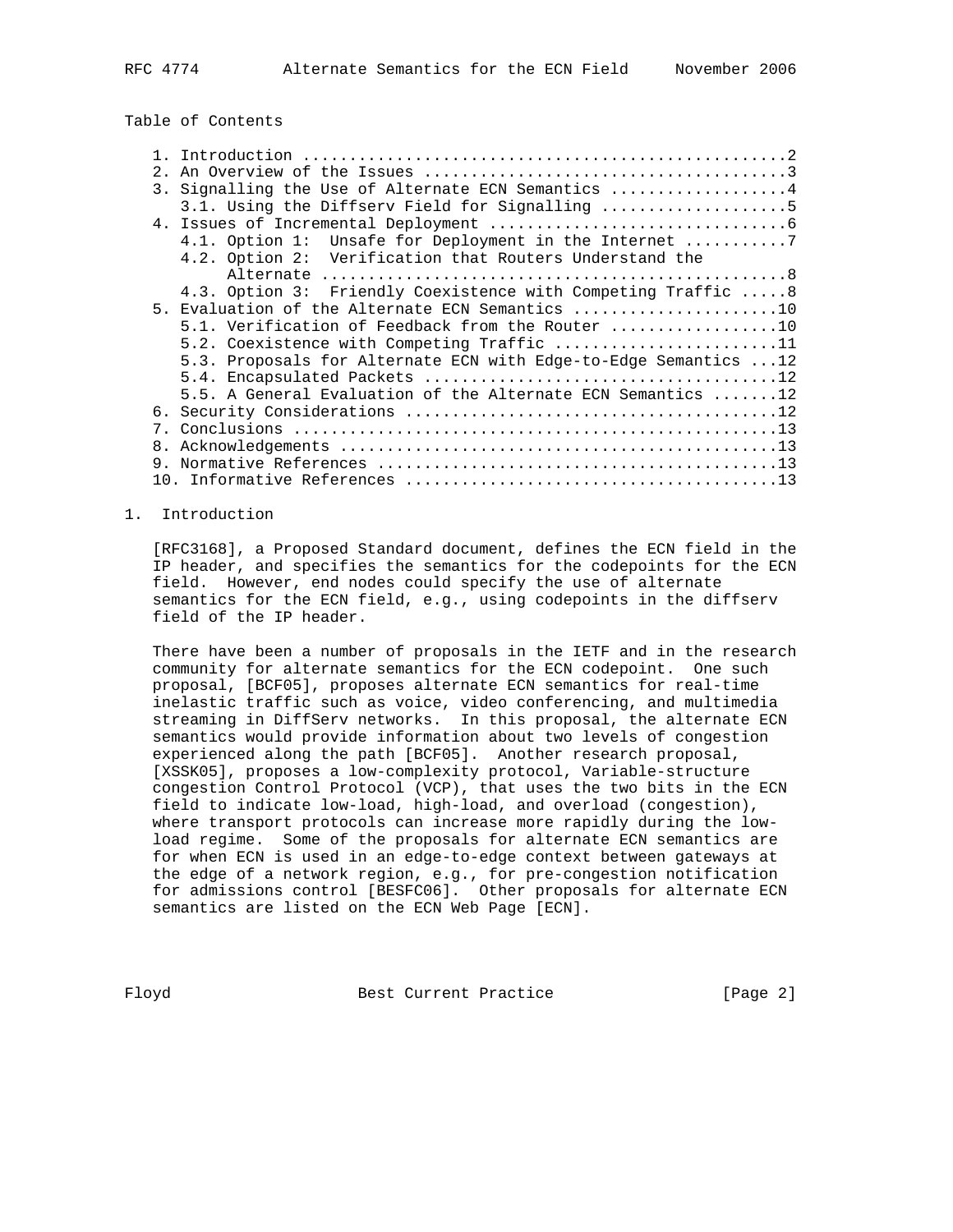The definition of multiple semantics for the ECN field could have significant implications on both host and router implementations. There is a huge base of installed hosts and routers in the Internet, and in other IP networks, and updating these is an enormous and potentially expensive undertaking. Some existing devices might be able to support the new ECN semantics with only a software upgrade and without significant degradation in performance. Some other equipment might be able to support the new semantics, but with a degradation in performance -- which could range from trivial to catastrophic. Some other deployed equipment might be able to support the new ECN semantics only with a hardware upgrade, which, in some cases, could be prohibitively expensive to deploy on a very wide scale. For these reasons, it would be difficult and would take a significant amount of time to universally deploy any new ECN semantics. In particular, routers can be difficult to upgrade, since small routers sometimes are not updated frequently, and large routers commonly have specialized forwarding paths to facilitate high performance.

 This document describes some of the technical issues that arise in specifying alternate semantics for the ECN field, and gives requirements for a safe coexistence in a world using the default ECN semantics (or using no ECN at all).

2. An Overview of the Issues

 In this section, we discuss some of the issues that arise if some of the traffic in a network consists of alternate-ECN traffic (i.e., traffic using alternate semantics for the ECN field). The issues include the following: (1) how routers know which ECN semantics to use with which packets; (2) incremental deployment in a network where some routers use only the default ECN semantics or do not use ECN at all; (3) coexistence of alternate-ECN traffic with competing traffic on the path; and  $(4)$  a general evaluation of the alternate ECN semantics.

 (1) The first issue concerns how routers know which ECN semantics to use with which packets in the network:

 How does the connection indicate to the router that its packets are using alternate ECN semantics? Is the specification of alternate-ECN semantics robust and unambiguous? If not, is this a problem?

 As an example, in most of the proposals for alternate ECN semantics, a diffserv field is used to specify the use of alternate ECN semantics. Do all routers that understand this diffserv codepoint understand that it uses alternate ECN

Floyd Best Current Practice [Page 3]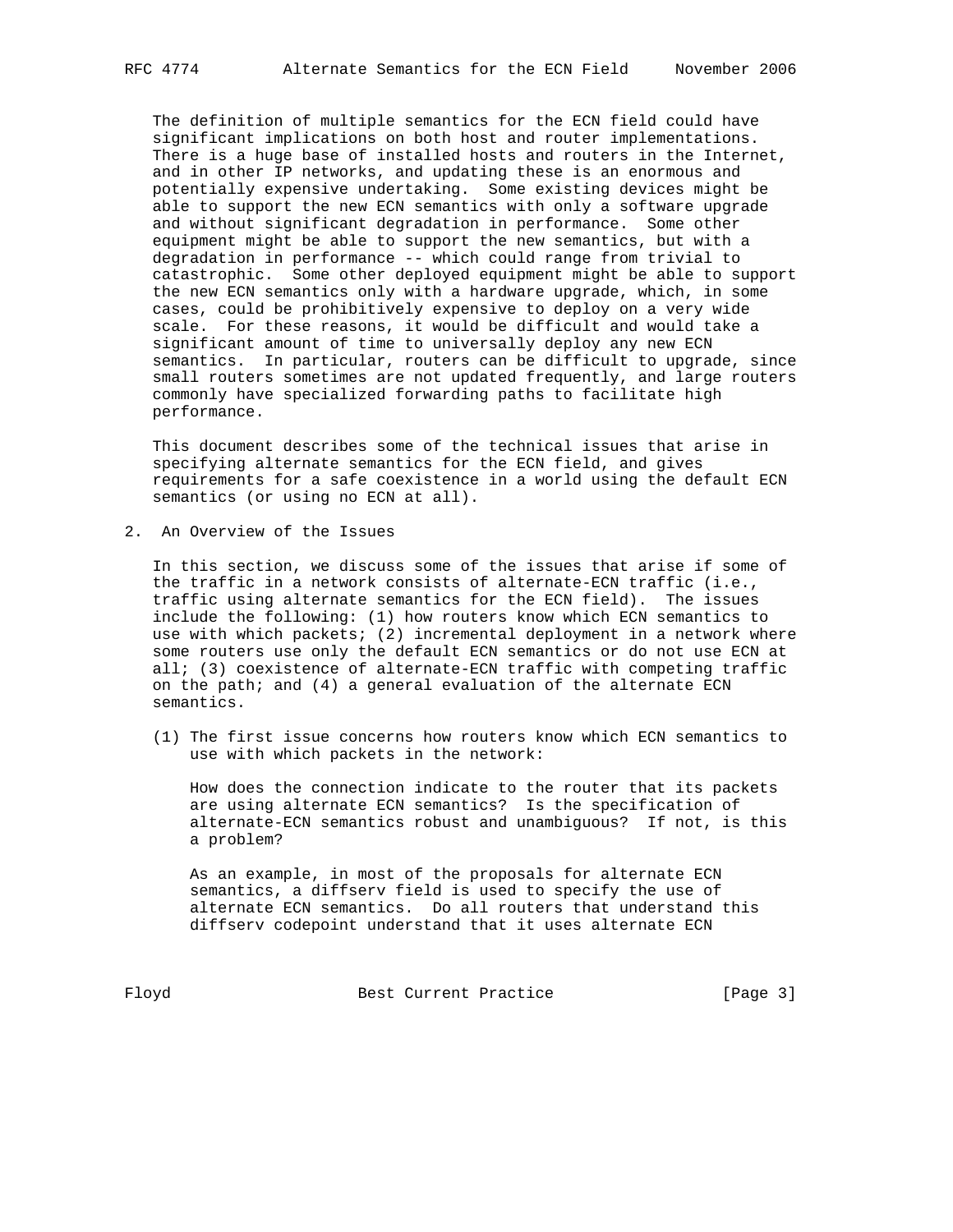semantics, or not? Diffserv allows routers to re-mark DiffServ Code Point (DSCP) values within the network; what is the effect of this on the alternate ECN semantics?

This is discussed in more detail in Section 3 below.

 (2) A second issue is that of incremental deployment in a network where some routers only use the default ECN semantics, and other routers might not use ECN at all. In this document, we use the phrase "new routers" to refer to the routers that understand the alternate ECN semantics, and "old routers" to refer to routers that don't understand or aren't willing to use the alternate ECN semantics.

 The possible existence of old routers raises the following question: How does the possible presence of old routers affect the performance of the alternate-ECN connections?

 (3) The possible existence of old routers also raises the question of how the presence of old routers affects the coexistence of the alternate-ECN traffic with competing traffic on the path.

Issues (2) and (3) are discussed in Section 4 below.

 (4) A final issue is that of the general evaluation of the alternate ECN semantics:

 How well does the alternate-ECN traffic perform, and how well does it coexist with competing traffic on the path, in a "clean" environment with new routers and with the unambiguous specification of the use of alternate ECN semantics?

These issues are discussed in Section 5.

3. Signalling the Use of Alternate ECN Semantics

This section discusses question (1) from Section 2:

 (1) How does the connection indicate to the router that its packets are using alternate ECN semantics? Is the specification of alternate ECN semantics robust and unambiguous? If not, is this a problem?

 The assumption of this document is that when alternate semantics are defined for the ECN field, a codepoint in the diffserv field is used to signal the use of these alternate ECN semantics to the router. That is, the end host sets the codepoint in the diffserv field to indicate to routers that alternate semantics to the ECN field are

Floyd Best Current Practice [Page 4]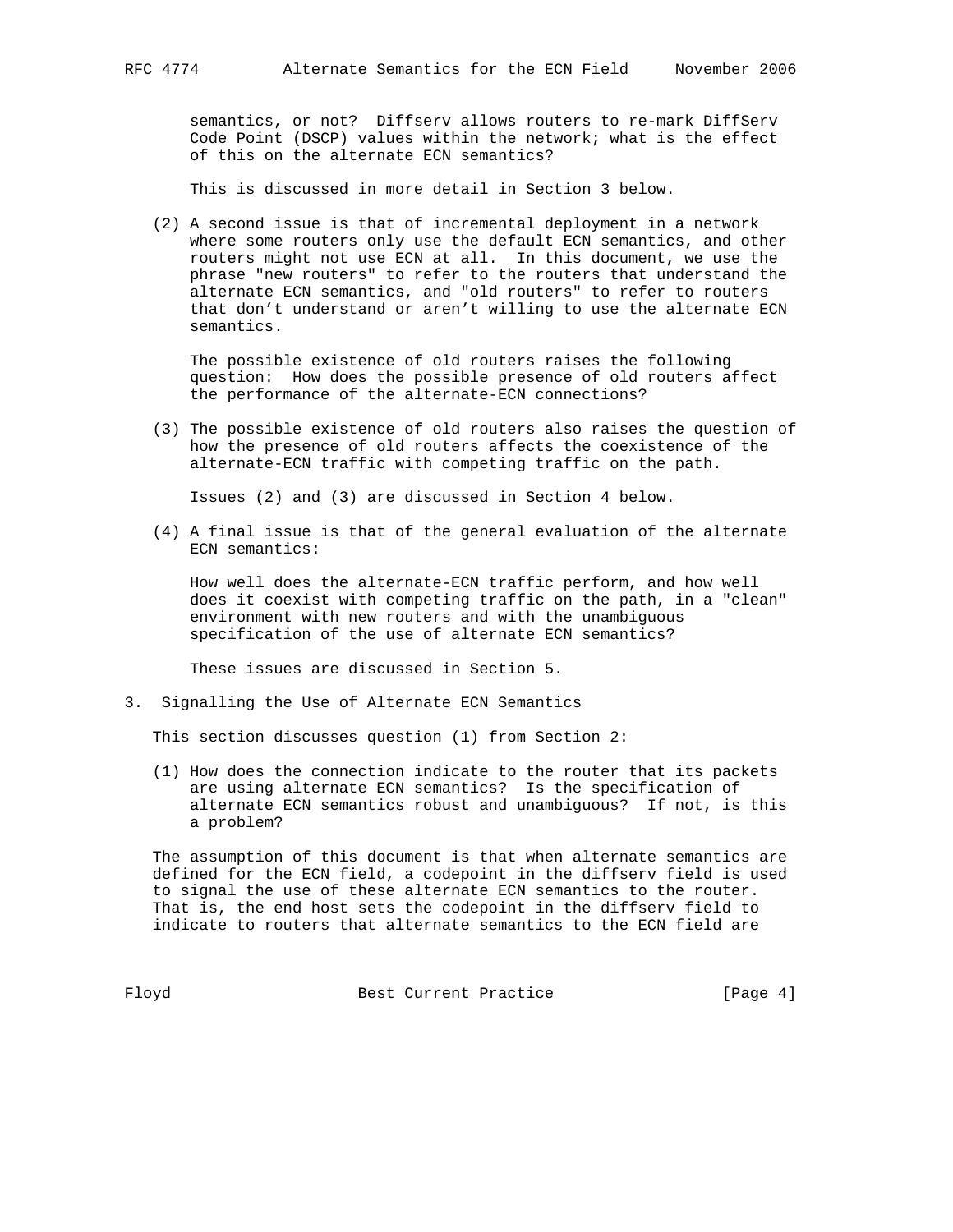being used. Routers that understand this diffserv codepoint would know to use the alternate semantics for interpreting and setting the ECN field. Old ECN-capable routers that do not understand this diffserv codepoint would use the default ECN semantics in interpreting and setting the ECN field.

 In general, the diffserv codepoints are used to signal the per-hop behavior at router queues. One possibility would be to use one diffserv codepoint to signal a per-hop behavior with the default ECN semantics, and a separate diffserv codepoint to signal a similar per-hop behavior with the alternate ECN semantics. Another possibility would be to use a diffserv codepoint to signal the use of best-effort per-hop queueing and scheduling behavior, but with alternate ECN semantics. A detailed discussion of these issues is beyond the scope of this document.

 We note that this discussion does not exclude the possibility of using other methods, including out-of-band mechanisms, for signalling the use of alternate semantics for the ECN field. The considerations in the rest of this document apply regardless of the method used to signal the use of alternate semantics for the ECN field.

### 3.1. Using the Diffserv Field for Signalling

 We note that the default ECN semantics defined in RFC 3168 are the current default semantics for the ECN field, regardless of the contents of any other fields in the IP header. In particular, the default ECN semantics apply for more than best-effort traffic with a codepoint of '000000' for the diffserv field - the default ECN semantics currently apply regardless of the contents of the diffserv field.

 There are two ways to use the diffserv field to signal the use of alternate ECN semantics. One way is to use an existing diffserv codepoint, and to modify the current definition of that codepoint, through approved IETF processes, to specify the use of alternate ECN semantics with that codepoint. A second way is to define a new diffserv codepoint, and to specify the use of alternate ECN semantics with that codepoint. We note that the first of these two mechanisms raises the possibility that some routers along the path will understand the diffserv codepoint but will use the default ECN semantics with this diffserv codepoint, or won't use ECN at all, and that other routers will use the alternate ECN semantics with this diffserv codepoint.

Floyd Best Current Practice [Page 5]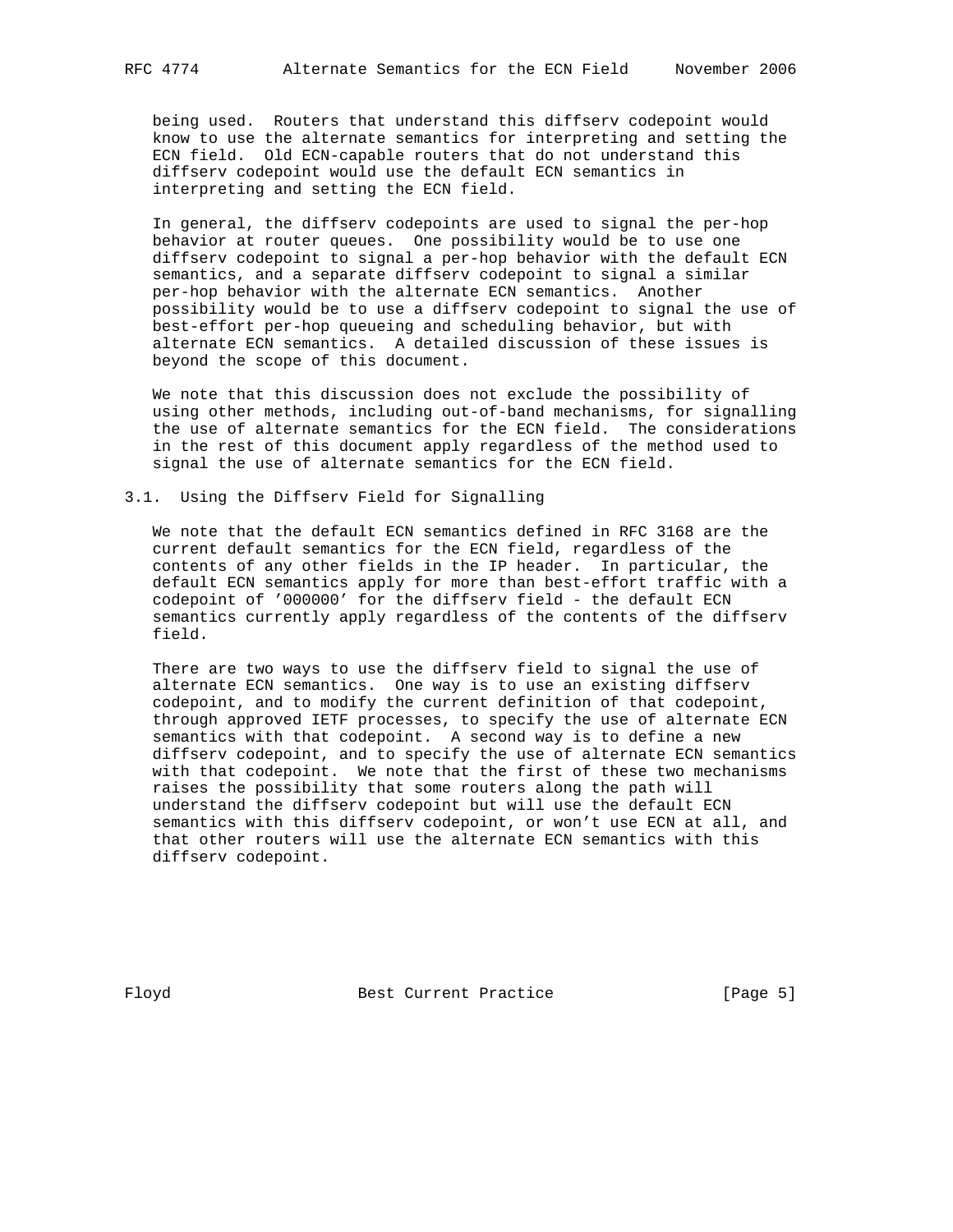4. Issues of Incremental Deployment

This section discusses questions (2) and (3) posed in Section 2:

- (2) How does the possible presence of old routers affect the performance of the alternate-ECN connections?
- (3) How does the possible presence of old routers affect the coexistence of the alternate-ECN traffic with competing traffic on the path?

 When alternate semantics are defined for the ECN field, it is necessary to ensure that there are no problems caused by old routers along the path that don't understand the alternate ECN semantics.

 One possible problem is that of poor performance for the alternate- ECN traffic. Is it essential to the performance of the alternate-ECN traffic that all routers along the path understand the alternate ECN semantics? If not, what are the possible consequences, for the alternate-ECN traffic itself, when some old routers along the path don't understand the alternate ECN semantics? These issues have to be answered in the context of each specific proposal for alternate ECN semantics.

 A second specific problem is that of possible unfair competition with other traffic along the path. If there is an old router along the path that doesn't use ECN, that old router could drop packets from the alternate-ECN traffic, and expect the alternate-ECN traffic to reduce its sending rate as a result. Does the alternate-ECN traffic respond to packet drops as an indication of congestion?

| ---> CE-marked packet              |
|------------------------------------|
|                                    |
| Router $\vert$ ---> dropped packet |
|                                    |
| ---> CE-marked packet              |
|                                    |
|                                    |

 Figure 1: Alternate-ECN traffic, an old router, using RFC-3168 ECN, that is congested and ready to drop or mark the arriving packet.

 Similarly, what if there is an old router along the path that understands only the default ECN semantics from RFC 3168, as in Figure 1 above? In times of congestion, the old default-ECN router could see an alternate-ECN packet with one of the ECN-Capable Transport (ECT) codepoints set in the ECN field in the IP header, as defined in RFC 3168, and set the Congestion Experienced (CE)

Floyd Best Current Practice Floyd [Page 6]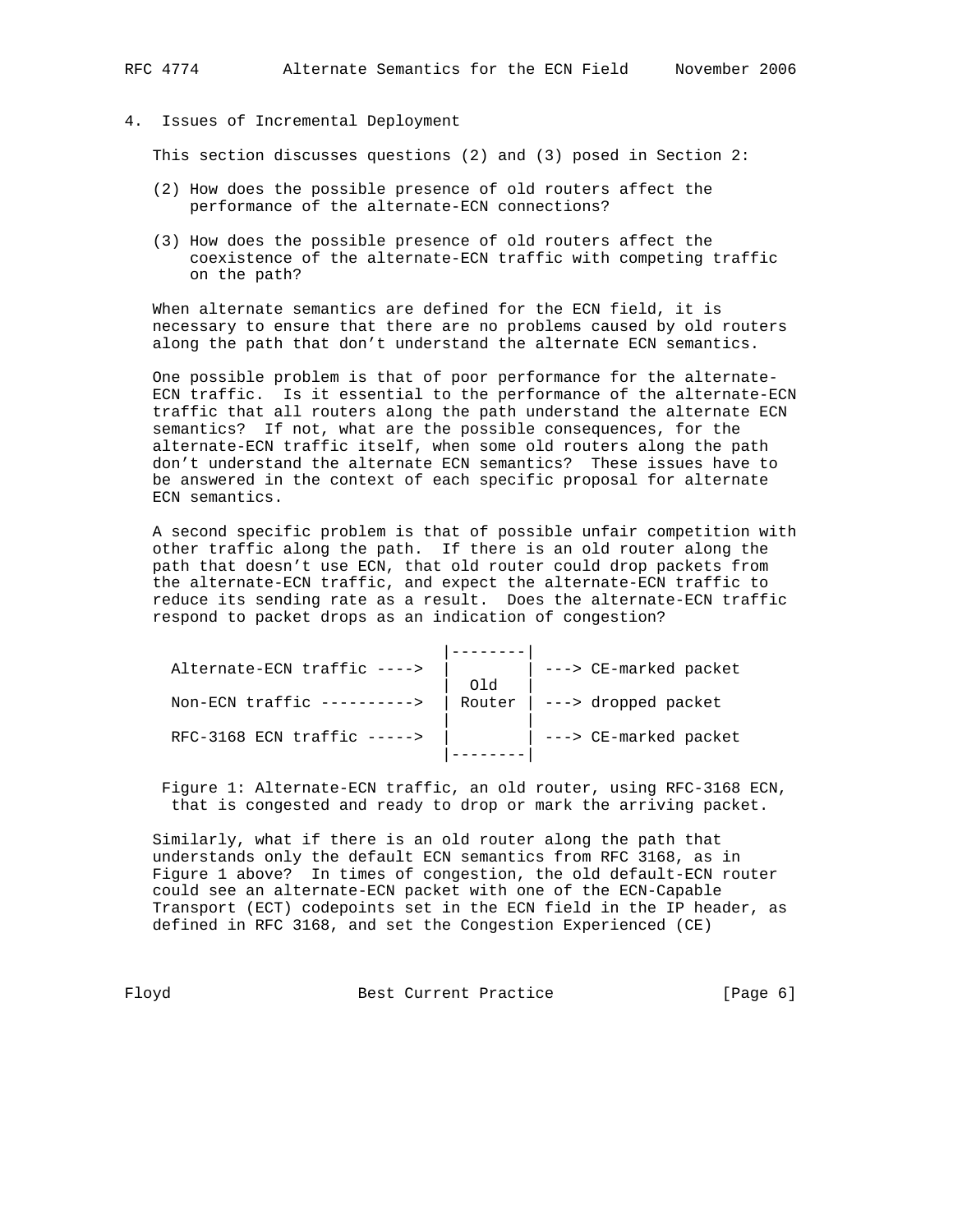codepoint in the ECN field as an alternative to dropping the packet. The router in this case would expect the alternate-ECN connection to respond, in terms of congestion control, as it would if the packet has been dropped. If the alternate-ECN traffic fails to respond appropriately to the CE codepoint being set by an old router, this could increase the aggregate traffic arriving at the old router, resulting in an increase in the packet-marking and packet-dropping rates at that router, further resulting in the alternate-ECN traffic crowding out the other traffic competing for bandwidth on that link.

 Basically, there are three possibilities for avoiding scenarios where the presence of old routers along the path results in the alternate- ECN traffic competing unfairly with other traffic along the path:

 Option 1: Alternate-ECN traffic is clearly understood as unsafe for deployment in the global Internet; or

 Option 2: All alternate-ECN traffic deploys some mechanism for verifying that all routers on the path understand and agree to use the alternate ECN semantics for this traffic; or

 Option 3: The alternate ECN semantics are defined in such a way as to ensure the fair and peaceful coexistence of the alternate-ECN traffic with best-effort and other traffic, even in environments that include old routers that do not understand the alternate ECN semantics.

Each of these alternatives is explored in more detail below.

4.1. Option 1: Unsafe for Deployment in the Internet

 The first option specified above is for the alternate-ECN traffic to be clearly understood as only suitable for enclosed environments, and as unsafe for deployment in the global Internet. Specifically, this would mean that it would be unsafe for packets using the alternate ECN semantics to be unleashed in the global Internet. This restriction would prevent the alternate-ECN traffic from traversing an old router outside of the enclosed environment that didn't understand the alternate semantics. This document doesn't comment on whether a mechanism would be required to ensure that the alternate ECN semantics would not be let loose on the global Internet. This document also doesn't comment on the chances that this scenario would be considered acceptable for standardization by the IETF community.

Floyd Best Current Practice [Page 7]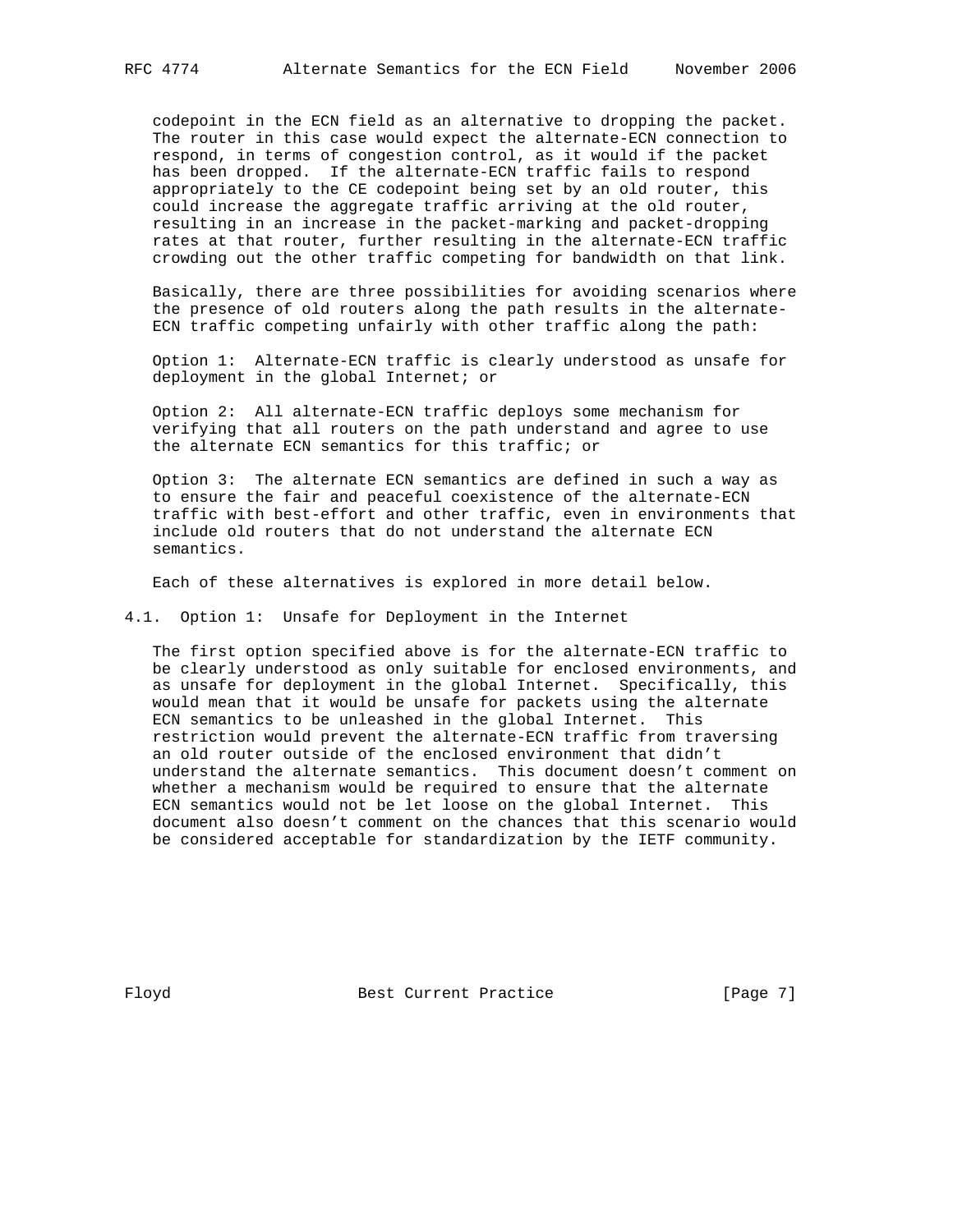4.2. Option 2: Verification that Routers Understand the Alternate Semantics

 The second option specified above is for the alternate-ECN traffic to include a mechanism for ensuring that all routers along the path understand and agree to the use of the alternate ECN semantics for this traffic. As an example, such a mechanism could consist of a field in an IP option that all routers along the path decrement if they agree to use the alternate ECN semantics with this traffic. (A similar mechanism is proposed for Quick-Start, for verifying that all of the routers along the path understand the Quick-Start IP Option [QuickStart].) Using such a mechanism, a sender could have reasonable assurance that the packets that are sent specifying the use of alternate ECN semantics only traverse routers that, in fact, understand and agree to use these alternate semantics for these packets. Note, however, that most existing routers are optimized for IP packets with no options, or with only some very well-known and simple IP options. Thus, the definition and use of any new IP option may have a serious detrimental effect on the performance of many existing IP routers.

 Such a mechanism should be robust in the presence of paths with multi-path routing, and in the presence of routing or configuration changes along the path while the connection is in use. In particular, if this option is used, connections could include some form of monitoring for changes in path behavior and/or periodic monitoring that all routers along the path continue to understand the alternate ECN semantics.

# 4.3. Option 3: Friendly Coexistence with Competing Traffic

 The third option specified above is for the alternate ECN semantics to be defined so that traffic using the alternate semantics would coexist safely in the Internet on a path with one or more old routers that use only the default ECN semantics. In this scenario, a connection sending alternate-ECN traffic would have to respond appropriately to a CE packet (a packet with the ECN codepoint "11") received at the receiver, using a conformant congestion control response. Hopefully, the connection sending alternate-ECN traffic would also respond appropriately to a dropped packet, which could be a congestion indication from a router that doesn't use ECN.

RFC 3168 defines the default ECN semantics as follows:

 "Upon the receipt by an ECN-Capable transport of a single CE packet, the congestion control algorithms followed at the end-systems MUST be essentially the same as the congestion control response to a \*single\* dropped packet. For example, for ECN-Capable TCP the source TCP is

Floyd Best Current Practice [Page 8]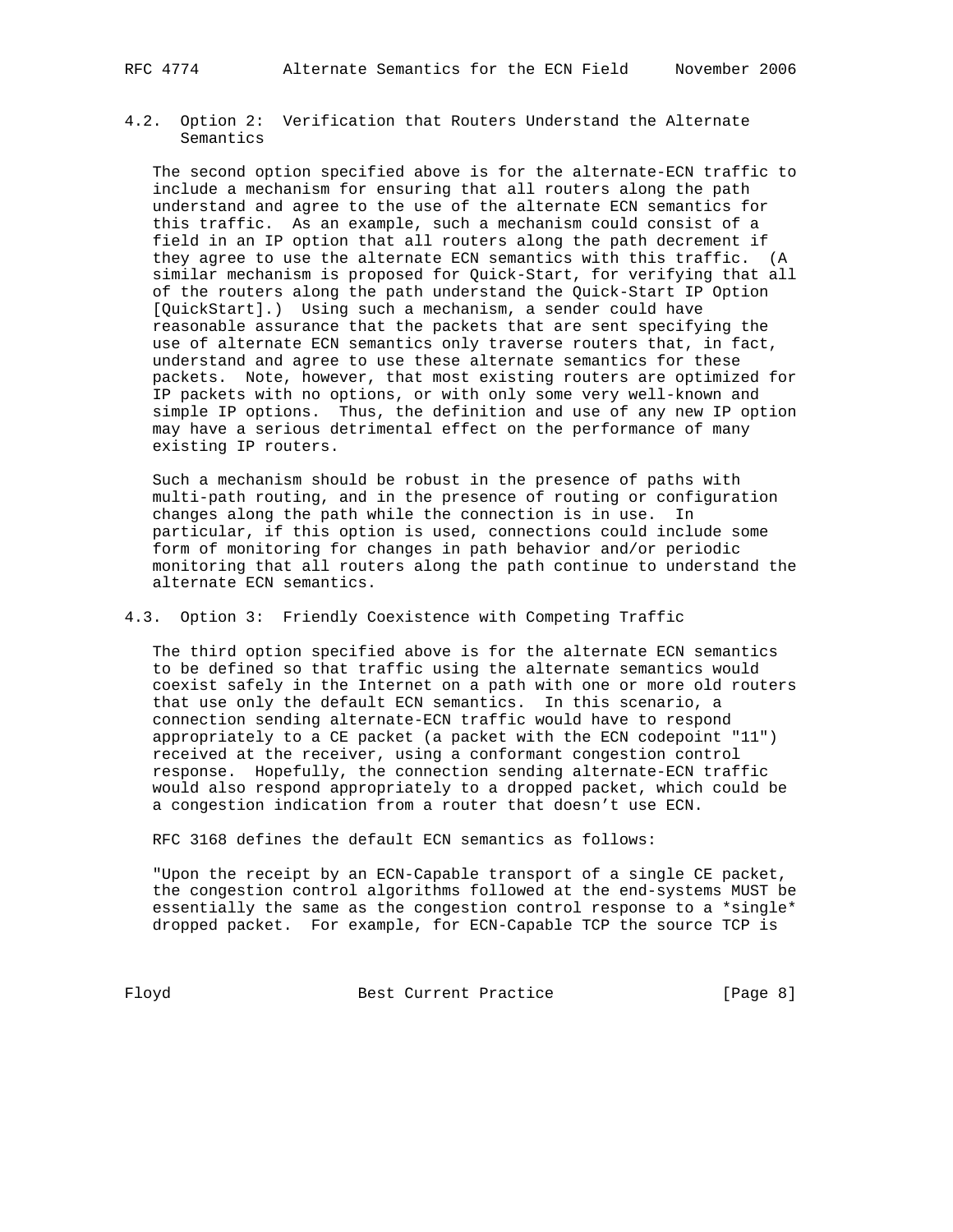required to halve its congestion window for any window of data containing either a packet drop or an ECN indication."

 The only conformant congestion control mechanisms currently standardized in the IETF are TCP [RFC2581] and protocols using TCP like congestion control (e.g., SCTP [RFC2960], DCCP with CCID-2 ([RFC4340], [RFC4341])), and TCP-Friendly Rate Control (TFRC) [RFC3448], and protocols with TFRC-like congestion control (e.g., DCCP using CCID-3 [RFC4342]). TCP uses Additive-Increase Multiplicative-Decrease congestion control, and responds to the loss or ECN-marking of a single packet by halving its congestion window. In contrast, the equation-based congestion control mechanism in TFRC estimates the loss event rate over some period of time, and uses a sending rate that would be comparable, in packets per round-trip time, to that of a TCP connection experiencing the same loss event rate.

 So what are the requirements for alternate-ECN traffic to compete appropriately with other traffic on a path through an old router that doesn't understand the alternate ECN semantics (and therefore might be using the default ECN semantics)? The first and second requirements below concern compatibility between traffic using alternate ECN semantics and routers using default ECN semantics.

 The first requirement for compatibility with routers using default ECN is that if a packet is marked with the ECN codepoint "11" in the network, this marking is not changed on the packet's way to the receiver (unless the packet is dropped before it reaches the receiver). This requirement is necessary to ensure that congestion indications from a default-ECN router make it to the transport receiver.

 A second requirement for compatibility with routers using default ECN is that the end-nodes respond to packets that are marked with the ECN codepoint "11" in a way that is friendly to flows using IETF conformant congestion control. This requirement is needed because the "11"-marked packets might have come from a congested router that understands only the default ECN semantics, and that expects that end-nodes will respond appropriately to CE packets. This requirement would ensure that the traffic using the alternate semantics does not 'bully' competing traffic that it might encounter along the path, and that it does not drive up congestion on the shared link inappropriately.

 Additional requirements concern compatibility between traffic using default ECN semantics and routers using alternate ECN semantics. This situation could occur if a diffserv codepoint using default ECN semantics is redefined to use alternate ECN semantics, and traffic

Floyd Best Current Practice [Page 9]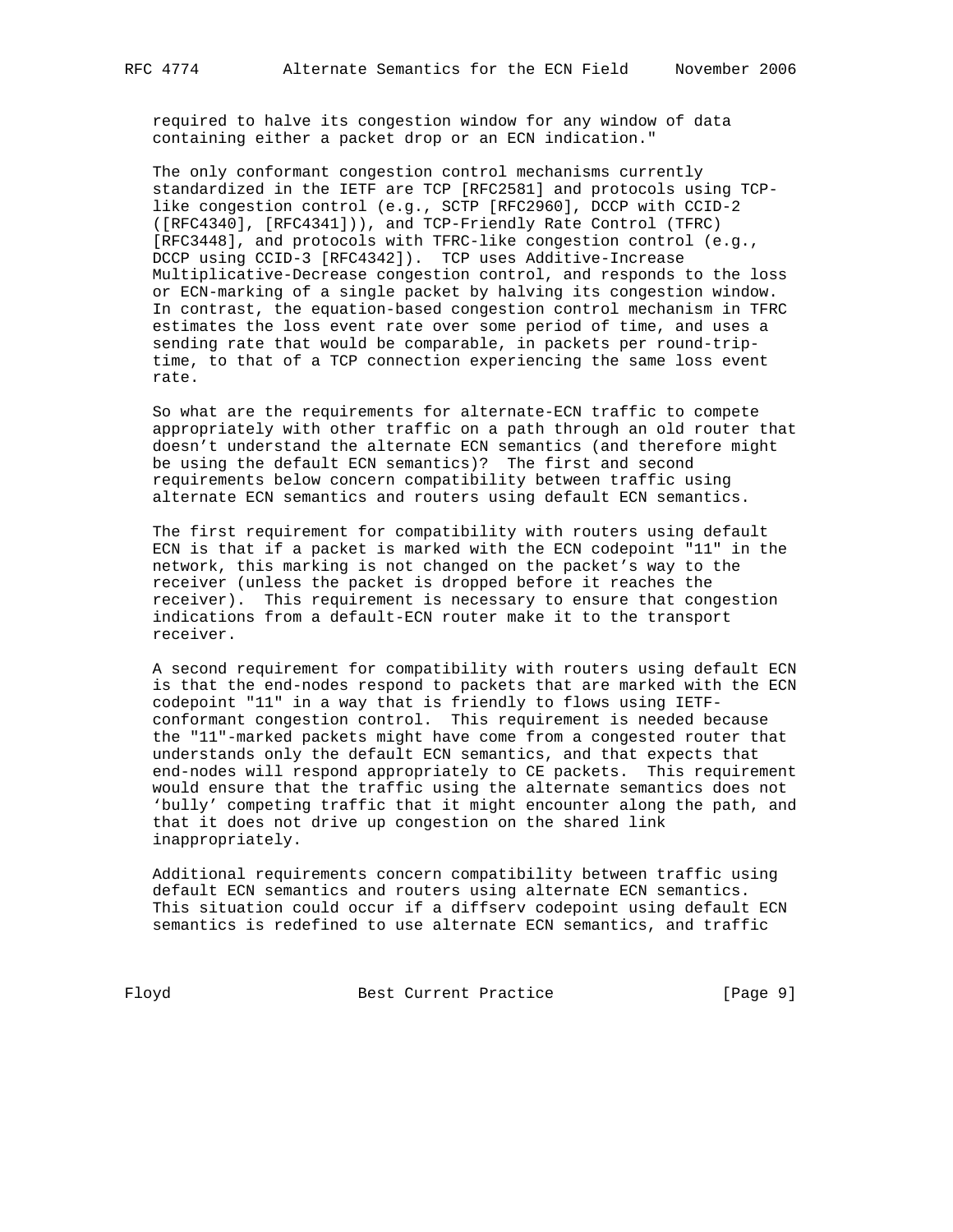from an "old" source traverses a "new" router. If the router "knows" that a packet is from a sender using alternate semantics (e.g., because the packet is using a certain diffserv codepoint, and all packets with that diffserv codepoint use alternate semantics for the ECN field), then the requirements below are not necessary, and the rules for the alternate semantics apply.

 A requirement for compatibility with end-nodes using default ECN is that if a packet that \*could\* be using default semantics is marked with the ECN codepoint "00", this marking must not be changed to "01", "10", or "11" in the network. This prevents the packet from being represented incorrectly to a default-ECN router downstream as ECN-Capable. Similarly, if a packet that \*could\* be using default semantics is marked with the ECN codepoint "01", then this codepoint should not be changed to "10" in the network (and a "10" codepoint should not be changed to "01"). This requirement is necessary to avoid interference with the transport protocol's use of the ECN nonce [RFC3540].

 As discussed earlier, the current conformant congestion control responses to a dropped or default-ECN-marked packet consist of TCP and TCP-like congestion control, and of TFRC (TCP-Friendly Rate Control). Another possible response considered in RFC 3714, but not standardized in a standards-track document, is that of simply terminating an alternate-ECN connection for a period of time if the long-term sending rate is higher than would be that of a TCP connection experiencing the same packet dropping or marking rates [RFC3714]. We note that the use of such a congestion control response to CE-marked packets would require specification of time constants for measuring the loss rates and for stopping transmission, and would require a consideration of issues of packet size.

5. Evaluation of the Alternate ECN Semantics

This section discusses question (4) posed in Section 2:

- (4) How well does the alternate-ECN traffic perform, and how well does it coexist with competing traffic on the path, in a "clean" environment with new routers and with the unambiguous specification of the use of alternate ECN semantics?
- 5.1. Verification of Feedback from the Router

 One issue in evaluating the alternate ECN semantics concerns mechanisms to discourage lying from the transport receiver to the transport sender. In many cases, the sender is a server that has an interest in using the alternate ECN semantics correctly, while the

Floyd Best Current Practice [Page 10]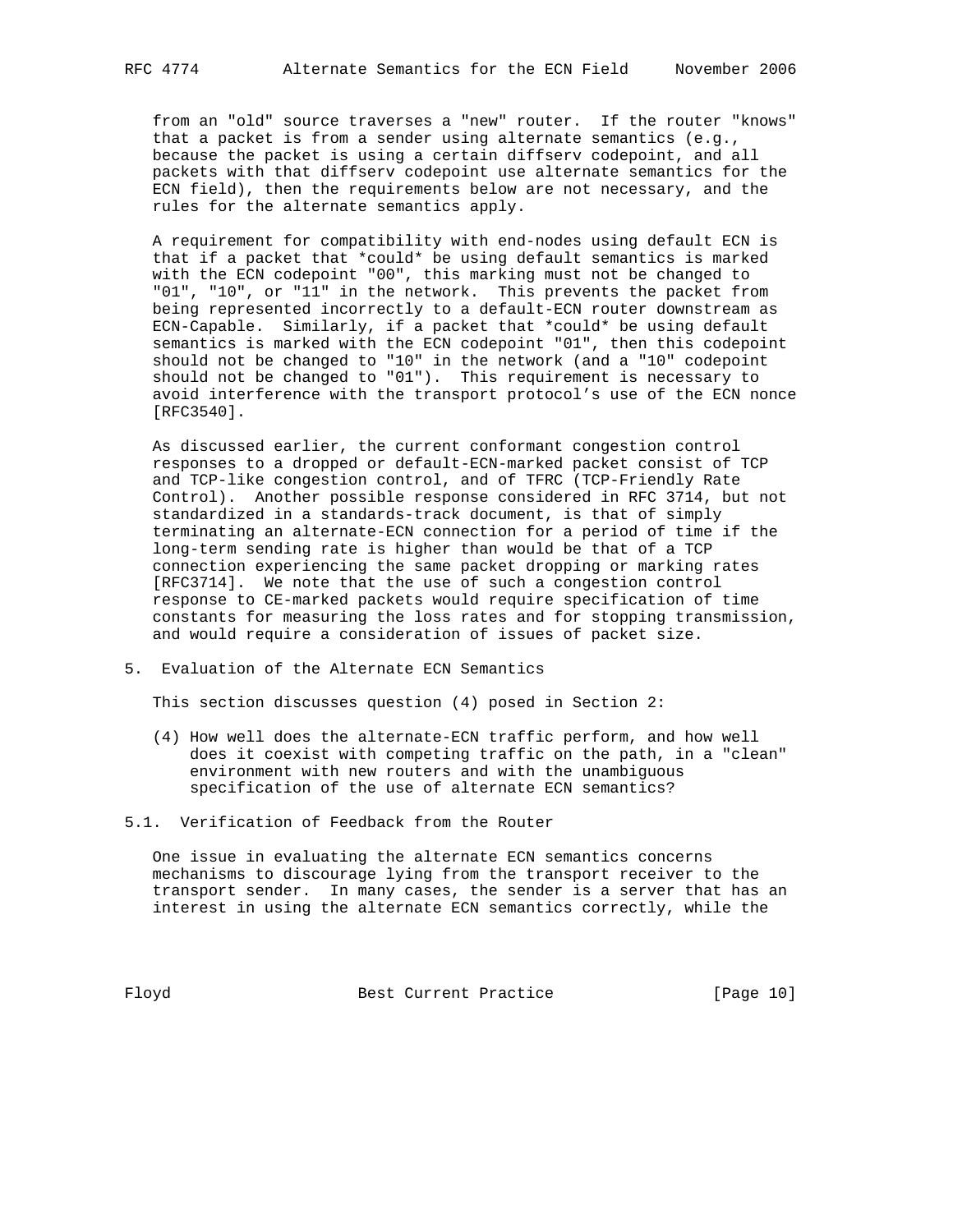receiver has more incentive to lie about the congestion experienced along the path.

 In the default ECN semantics, two of the four ECN codepoints are used for ECN-Capable(0) and ECN-Capable(1). The use of two codepoints for ECN-Capable, instead of one, permits the data sender to verify the receiver's reports that packets were actually received unmarked at the receiver. In particular, the sender can specify that the receiver report to the sender whether each unmarked packet was received ECN-Capable(0) or ECN-Capable(1), as discussed in RFC 3540 [RFC3540]. This use of ECN-Capable(0) and ECN-Capable(1) is independent of the semantics of the other ECN codepoints, and could be used, if desired, with alternate semantics for the other codepoints.

 If alternate semantics for the ECN codepoint don't include the use of two separate codepoints to indicate ECN-Capable, then the connections using those semantics have lost the ability to verify that the data receiver is accurately reporting the received ECN codepoint to the data sender. In this case, it might be necessary for the alternate- ECN framework to include alternate mechanisms for ensuring that the data receiver is reporting feedback appropriately to the sender. As one possibility, policers could be used in routers to ensure that end nodes are responding appropriately to marked packets.

## 5.2. Coexistence with Competing Traffic

 A second general issue concerns the coexistence of alternate-ECN traffic with competing traffic along the path, in a clean environment where all routers understand and are willing to use the alternate ECN semantics for the traffic that specifies its use.

 If the traffic using the alternate ECN semantics is best-effort traffic, then it is subject to the general requirement of fair competition with TCP and other traffic along the path [RFC2914].

 If the traffic using the alternate ECN semantics is diffserv traffic, then the requirements are governed by the overall guidelines for that class of diffserv traffic. It is beyond the scope of this document to specify the requirements, if any, for the coexistence of diffserv traffic with other traffic on the link; this should be addressed in the specification of the diffserv codepoint itself.

Floyd Best Current Practice [Page 11]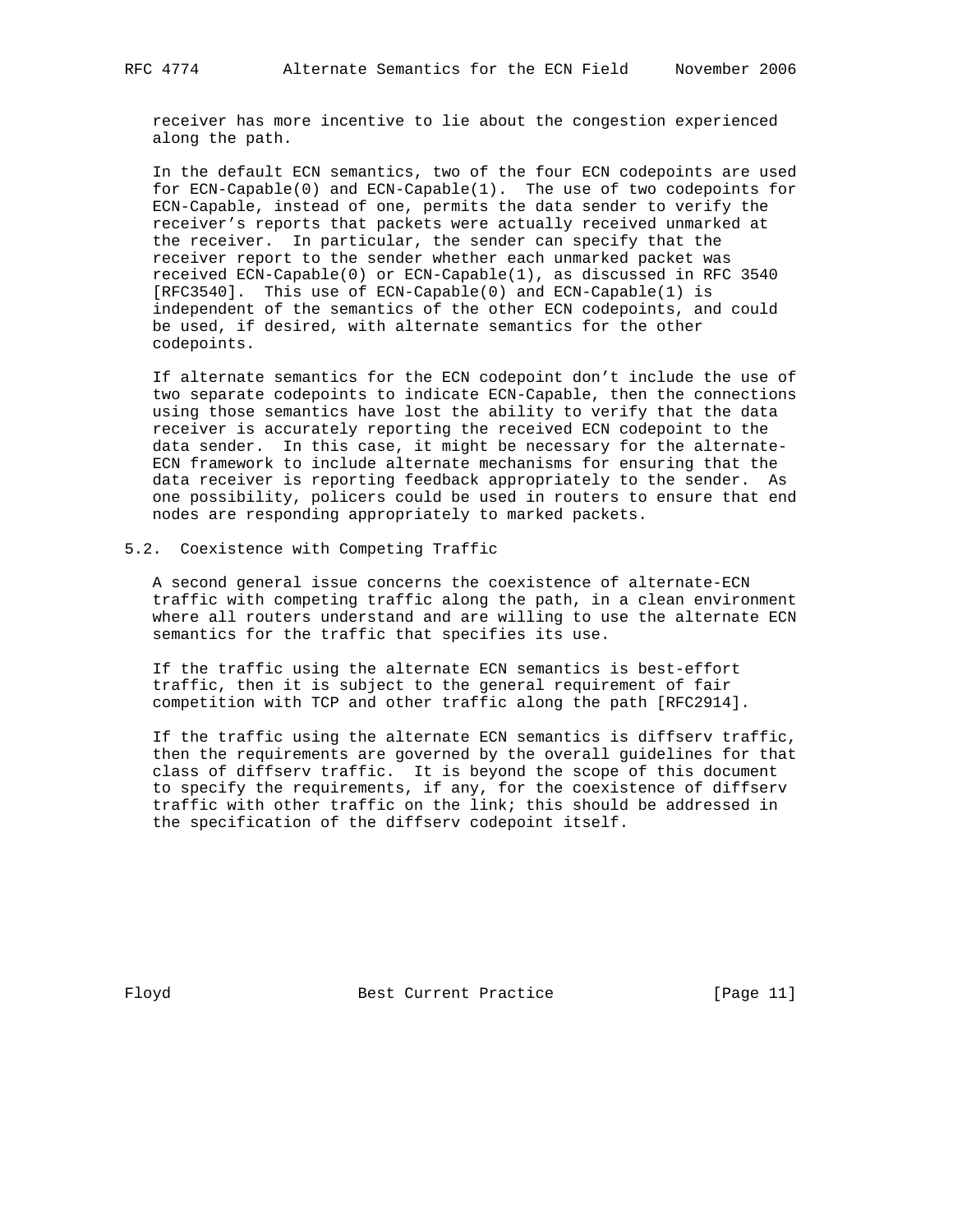## 5.3. Proposals for Alternate ECN with Edge-to-Edge Semantics

 RFC 3168 specifies the use of the default ECN semantics by an end to-end transport protocol, with the requirement that "upon the receipt by an ECN-Capable transport of a single CE packet, the congestion control algorithms followed at the end-systems MUST be essentially the same as the congestion control response to a \*single\* dropped packet" ([RFC3168], Section 5). In contrast, some of the proposals for alternate ECN semantics are for ECN used in an edge to-edge context between gateways at the edge of a network region, e.g., [BESFC06].

 When alternate ECN is defined with edge-to-edge semantics, this definition needs to ensure that the edge-to-edge semantics do not conflict with a connection using other ECN semantics end-to-end. One way to avoid conflict would be for the edge-to-edge ECN proposal to include some mechanism to ensure that the edge-to-edge ECN is not used for connections that are using other ECN semantics (standard or otherwise) end-to-end. Alternately, the edge-to-edge semantics could be defined so that they do not conflict with a connection using other ECN semantics end-to-end.

## 5.4. Encapsulated Packets

 RFC 3168 has an extensive discussion of the interactions between ECN and IP tunnels, including IPsec and IP in IP. Proposals for alternate ECN semantics might interact with IP tunnels differently than default ECN. As a result, proposals for alternate ECN semantics must explicitly consider the issue of interactions with IP tunnels.

# 5.5. A General Evaluation of the Alternate ECN Semantics

 A third general issue concerns the evaluation of the general merits of the proposed alternate ECN semantics. Again, it would be beyond the scope of this document to specify requirements for the general evaluation of alternate ECN semantics.

6. Security Considerations

 This document doesn't propose any new mechanisms for the Internet protocol, and therefore doesn't introduce any new security considerations.

Floyd Best Current Practice [Page 12]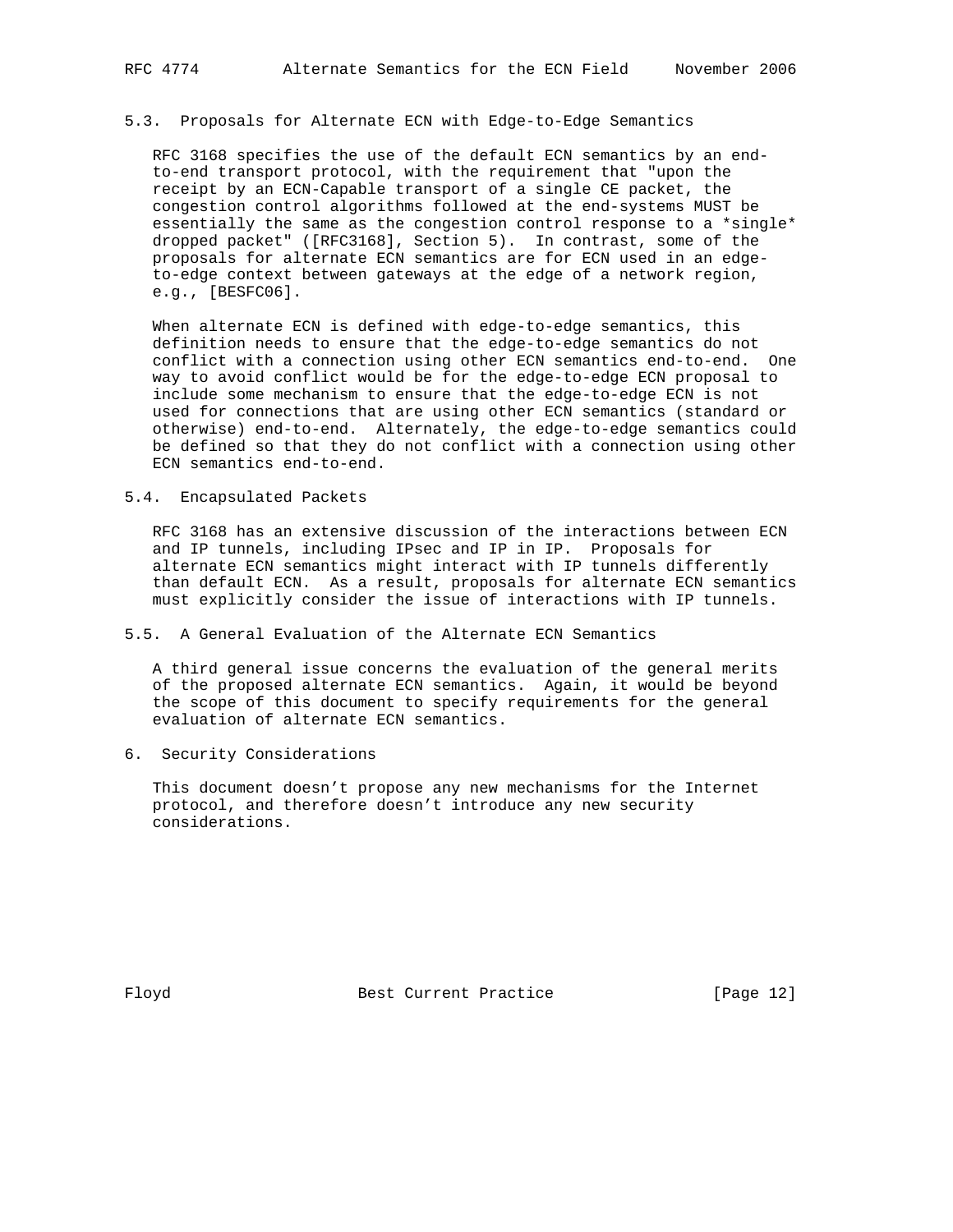7. Conclusions

 This document has discussed some of the issues to be considered in the specification of alternate semantics for the ECN field in the IP header.

 Specifications of alternate ECN semantics must clearly state how they address the issues raised in this document, particularly the issues discussed in Section 2. In addition, specifications for alternate ECN semantics must meet the requirements in Section 5.2 for coexistence with competing traffic.

8. Acknowledgements

 This document is based in part on conversations with Jozef Babiarz, Kwok Ho Chan, and Victor Firoiu on their proposal for an alternate use of the ECN field in DiffServ environments. Many thanks to Francois Le Faucheur for feedback recommending that the document include a section at the beginning discussing the potential issues that need to be addressed. Thanks also to Mark Allman, Fred Baker, David Black, Gorry Fairhurst, and to members of the TSVWG working group for feedback on these issues.

- 9. Normative References
	- [RFC3168] Ramakrishnan, K., Floyd, S., and D. Black, "The Addition of Explicit Congestion Notification (ECN) to IP", RFC 3168, September 2001.
- 10. Informative References
	- [BCF05] Babiarz, J., Chan, K., and V. Firoiu, "Congestion Notification Process for Real-Time Traffic", Work in Progress, July 2005.
	- [BESFC06] Briscoe, B., et al., "An edge-to-edge Deployment Model for Pre-Congestion Notification: Admission Control over a DiffServ Region", Work in Progress, June 2006.
	- [ECN] ECN Web Page, URL <www.icir.org/floyd/ecn.html>.
	- [QuickStart] S. Floyd, M. Allman, A. Jain, and P. Sarolahti, "Quick- Start for TCP and IP", Work in Progress, October 2006.
	- [RFC2581] Allman, M., Paxson, V., and W. Stevens, "TCP Congestion Control", RFC 2581, April 1999.

Floyd Best Current Practice [Page 13]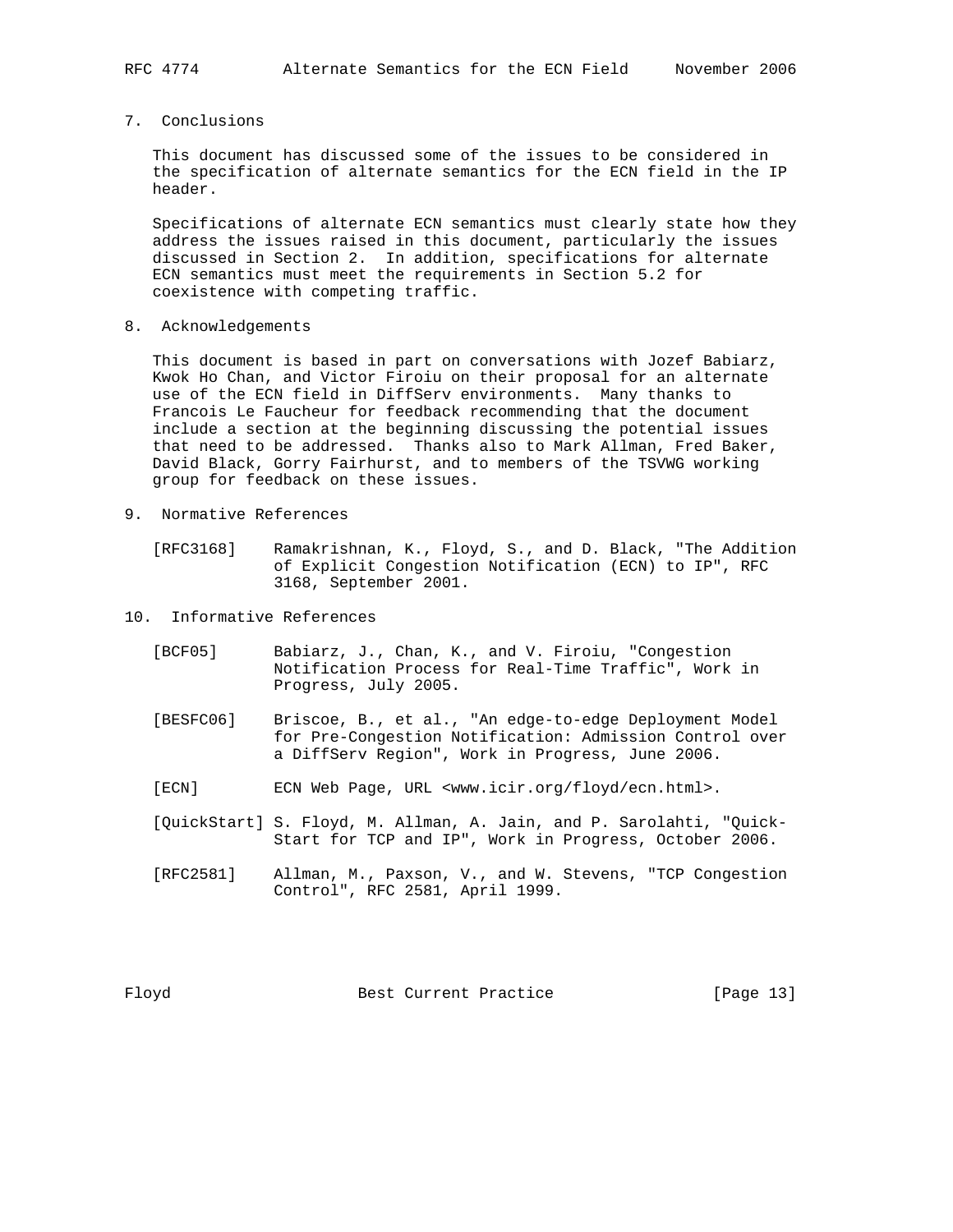RFC 4774 Alternate Semantics for the ECN Field November 2006

- [RFC2914] Floyd, S., "Congestion Control Principles", BCP 41, RFC 2914, September 2000.
- [RFC2960] Stewart, R., Xie, Q., Morneault, K., Sharp, C., Schwarzbauer, H., Taylor, T., Rytina, I., Kalla, M., Zhang, L., and V. Paxson, "Stream Control Transmission Protocol", RFC 2960, October 2000.
	- [RFC3448] Handley, M., Floyd, S., Padhye, J., and J. Widmer, "TCP Friendly Rate Control (TFRC): Protocol Specification", RFC 3448, January 2003.
	- [RFC3540] Spring, N., Wetherall, D., and D. Ely, "Robust Explicit Congestion Notification (ECN) Signaling with Nonces", RFC 3540, June 2003.
	- [RFC3714] Floyd, S. and J. Kempf, "IAB Concerns Regarding Congestion Control for Voice Traffic in the Internet", RFC 3714, March 2004.
	- [RFC4340] Kohler, E., Handley, M., and S. Floyd, "Datagram Congestion Control Protocol (DCCP)", RFC 4340, March 2006.
	- [RFC4341] Floyd, S. and E. Kohler, "Profile for Datagram Congestion Control Protocol (DCCP) Congestion Control ID 2: TCP-like Congestion Control", RFC 4341, March 2006.
	- [RFC4342] Floyd, S., Kohler, E., and J. Padhye, "Profile for Datagram Congestion Control Protocol (DCCP) Congestion Control ID 3: TCP-Friendly Rate Control (TFRC)", RFC 4342, March 2006.
	- [XSSK05] Y. Xia, L. Subramanian, I. Stoica, and S. Kalyanaraman, One More Bit Is Enough, SIGCOMM 2005, September 2005.

Author's Address

 Sally Floyd ICIR (ICSI Center for Internet Research)

 Phone: +1 (510) 666-2989 EMail: floyd@icir.org URL: http://www.icir.org/floyd/

Floyd Best Current Practice [Page 14]